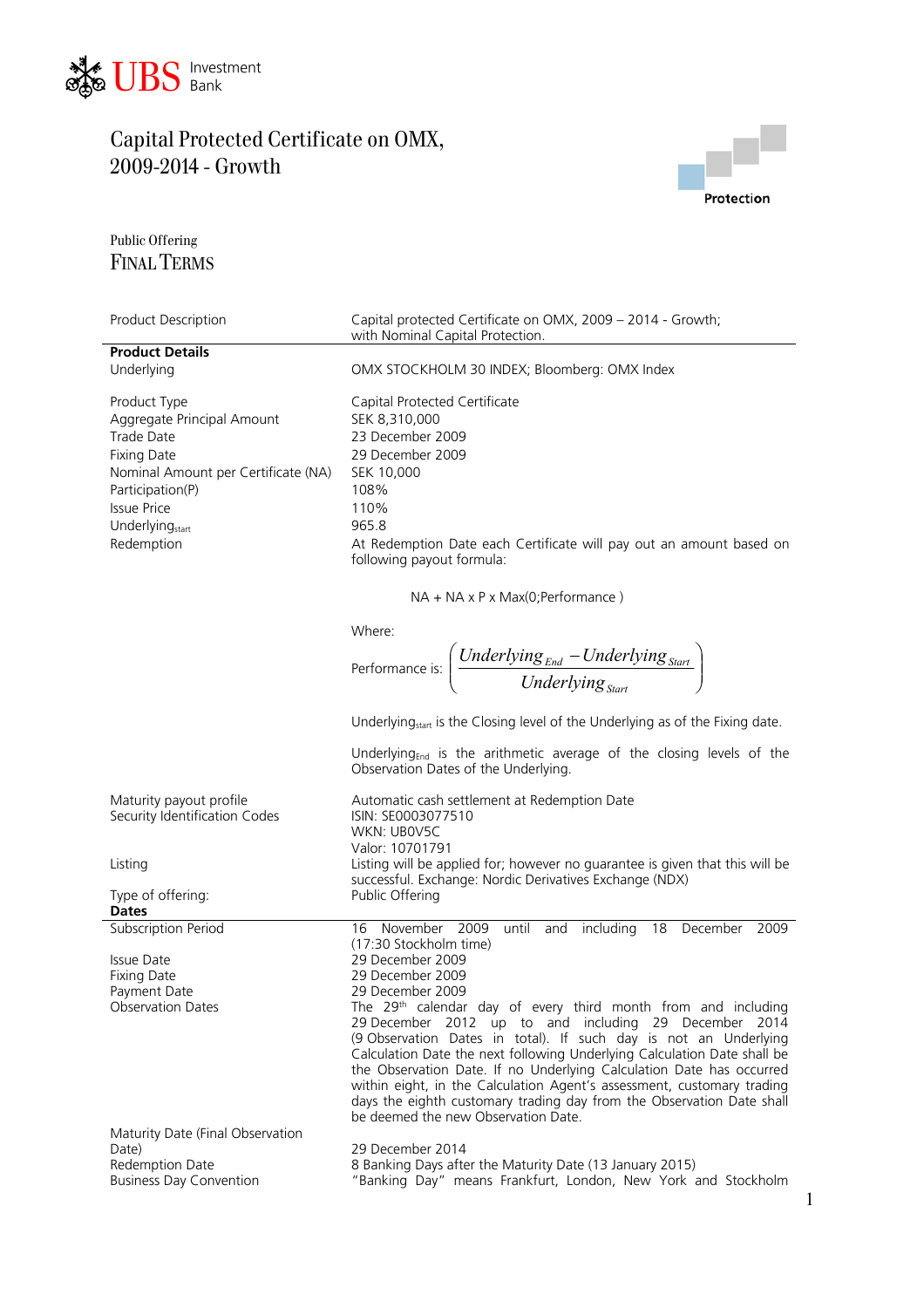



Public Offering FINAL TERMS

business days.

| <b>General Information</b> |                                                                                                                                        |
|----------------------------|----------------------------------------------------------------------------------------------------------------------------------------|
| <b>Issuer</b>              | UBS AG, Jersey Branch                                                                                                                  |
| Rating                     | Aa3 / A+ / A+                                                                                                                          |
| Lead Manager               | UBS Limited, London                                                                                                                    |
| Trading                    | UBS will, under normal market conditions and on a best effort basis,<br>provide a secondary market with a bid/offer spread of 1%-point |
| Sales Restrictions         | U.S.A; U.S Persons / U.K.                                                                                                              |
| Clearing                   | Euroclear Sweden AB                                                                                                                    |
| Contact person UBS         | Mårten Grebäck 0046 8 453 73 95                                                                                                        |
|                            | Carl Fredrik Pollack 0046 8 453 73 18                                                                                                  |
|                            |                                                                                                                                        |

#### **dex Disclaimer In**

Nasdaq®, OMX®, OMXS30™ and OMXS30 Index™, are registered trademarks and trade names of The NASDAQ OMX Group, Inc. (which with its affiliates is referred to as the "Corporations") and are licensed for use by UBS AG. The Product(s) have not been passed on by the Corporations as to their legality or suitability. The Product(s) are not issued, endorsed, sold, or promoted by the Corporations. **THE CORPORATIONS MAKE NO WARRANTIES AND BEAR NO LIABILITY WITH RESPECT TO THE PRODUCT(S).**

**This Product does not represent a participation in any of the collective investment schemes pursuant to Art. 7 ss of the Swiss Federal Act on Collective Investment Schemes (CISA) and thus does not require an authorisation of the Swiss Financial Market Supervisory Authority (FINMA). Therefore, investors in this Product are not eligible for the specific investor protection under the CISA.** 

### **elling Restrictions S**

Any Product purchased by any person for resale may not be offered in any jurisdiction in circumstances **that would result in the Issuer or the Offeror being obliged to register any further prospectus or corresponding document relating to the Certificates in that jurisdiction.** 

Holders of this Product are advised to read the selling restrictions described more fully in the relevant **prospectus or information memorandum of this Product. The restrictions listed below must not be taken as definitive guidance as to whether this Product can be sold in a jurisdiction. Holders of this Product should seek specific advice before on-selling it.**

**Europe** - For EEA jurisdictions (EU member states plus Norway, Iceland and Liechtenstein) that have implemented the EU Prospectus Directive, the Final Terms and Base Prospectus for these Securities qualify as a prospectus published in accordance with the requirements of the EU Prospectus Directive. However, unless and until a prospectus has been published in accordance with the requirements of the EU Directive and passported into the relevant jurisdiction, these Securities may not be offered or sold other than 1) in minimum denominations of, or total consideration per investor of at least, EUR 50,000 (or equivalent in other currencies) or 2) only to Qualified Investors; and/or (aggregated for all distributors) to less than 100 offerees that are not Qualified Investors per EEA jurisdiction. A "Qualified Investor" is a legal entity that (i) is authorised or regulated to operate in the financial markets or has the sole purpose to invest in securities; or (ii) meets two of the following three criteria (as shown in its last annual or consolidated accounts): (a) an average number of at least 250 employees during the last financial year; (b) a total balance sheet of more than EUR 43,000,000; and (c) an annual net turnover of more than EUR 50,000,000.

For EEA jurisdictions that have not implemented the EU Prospectus Directive, sales must be in compliance with the law of that jurisdiction.

**Hong Kong -** This Product may not be offered or sold in Hong Kong.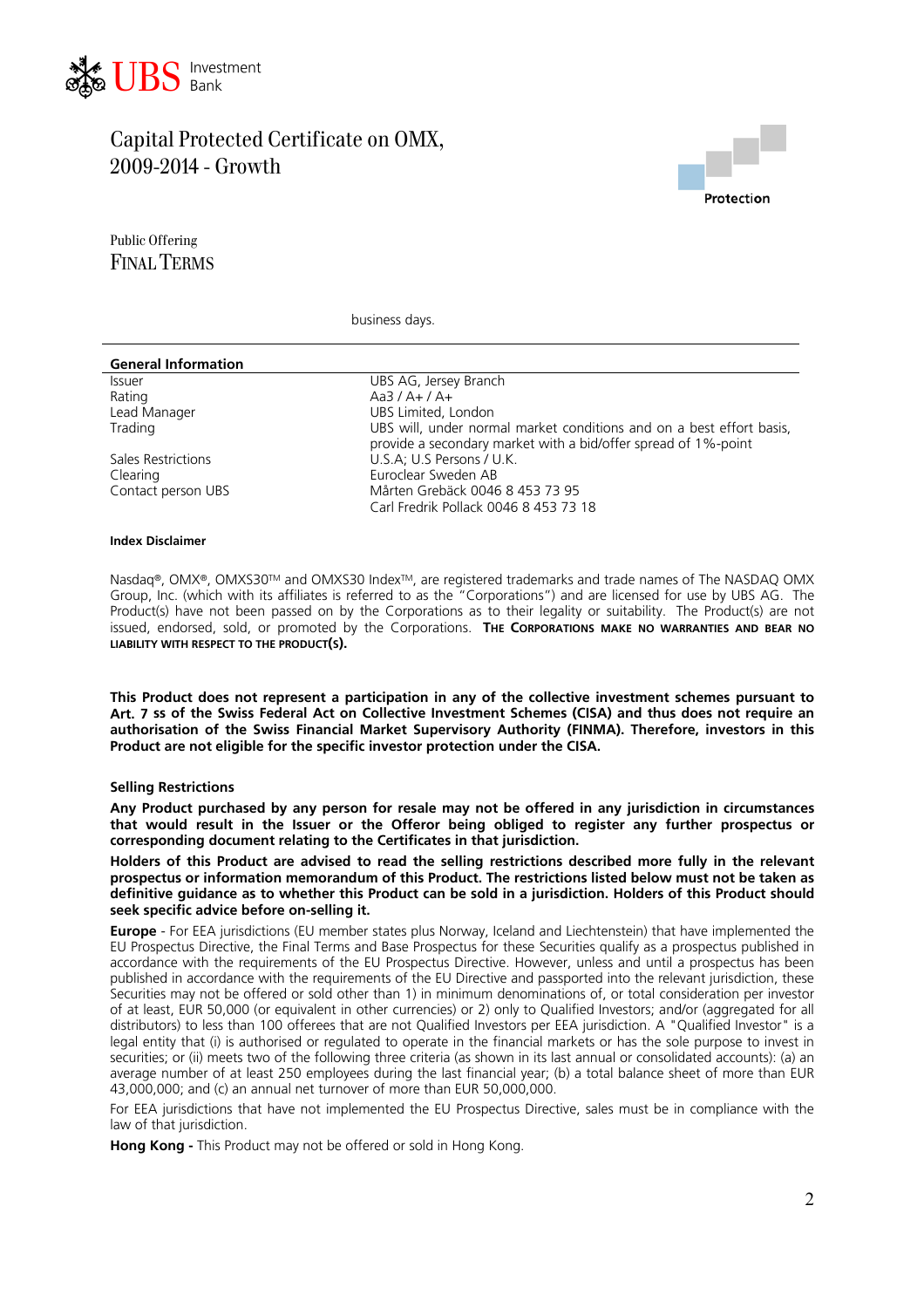



Public Offering FINAL TERMS

**Singapore** - This document has not been registered as a prospectus with the Monetary Authority of Singapore. Accordingly, this document and any other document or material in connection with the offer or sale, or invitation for subscription or purchase, of this Product may not be circulated or distributed, nor may this Product be offered or sold, or be made the subject of an invitation for subscription or purchase, whether directly or indirectly, to persons in Singapore other than (i) to an institutional investor under Section 274 of the Securities and Futures Act (Cap. 289) of Singapore ("SFA"), (ii) to a relevant person, or any person pursuant to Section 275(1A) of the SFA, and in accordance with the conditions, specified in Section 275 of the SFA or (iii) otherwise pursuant to, and in accordance with the conditions of, any other applicable provision of the SFA.

Where this Product is subscribed or purchased under Section 275 of the SFA by a relevant person which is:

(a) a corporation (which is not an accredited investor) the sole business of which is to hold investments and the entire share capital of which is owned by one or more individuals, each of whom is an accredited investor; or

(b) a trust (where the trustee is not an accredited investor) whose sole purpose is to hold investments and each beneficiary is an accredited investor,

the shares, debentures and units of shares and debentures of that corporation or the beneficiaries' rights and interest in that trust shall not be transferable for six months after that corporation or that trust has acquired the securities under Section 275 of the SFA except:

(1) to an institutional investor (for corporations, under Section 274 of the SFA) or to a relevant person, or to any person pursuant to an offer that is made on terms that such shares, debentures and units of shares and debentures of that corporation or such rights and interest in that trust are acquired at a consideration of not less than USD 200,000 (or its equivalent in a foreign currency) for each transaction, whether such amount is to be paid for in cash or by exchange of securities or other assets, and further for corporations, in accordance with the conditions specified in Section 275 of the SFA;

(2) where no consideration is or will be given for the transfer; or  $(3)$  where the transfer is by operation of law

where the transfer is by operation of law.

**UK** - This Product should not be sold with a consideration of less than 50,000.00 EUR or equivalent.

**USA** - This Product may not be sold or offered within the United States or to U.S. persons.

**This information is communicated by UBS AG and/or its affiliates ("UBS"). UBS may from time to time, as principal or agent, have positions in, or may buy or sell, or make a market in any securities, currencies, financial instruments or other assets underlying the transaction to which the termsheet relates. UBS may provide investment banking and other services to and/or have officers who serve as directors of the companies referred to in this term sheet. UBS's trading and/or hedging activities related to this transaction may have an impact on the price of the underlying asset and may affect the likelihood that any relevant barrier is crossed. UBS has policies and procedures designed to minimise the risk that officers and employees are influenced by any conflicting interest or duty and that confidential information is improperly disclosed or made available.** 

**In certain circumstances UBS sells these notes to dealers and other financial institutions at a discount to the issue price or rebates to them for their own account some proportion of the issue price. Further information is available on request.** 

**Structured transactions are complex and may involve a high risk of loss. Prior to entering into a transaction you should consult with your own legal, regulatory, tax, financial and accounting advisors to the extent you consider it necessary, and make your own investment, hedging and trading decisions (including decisions regarding the suitability of this transaction) based upon your own judgement and advice from those advisers you consider necessary. Save as otherwise expressly agreed in writing, UBS is not acting as your financial adviser or fiduciary in any transaction.** 

**This document is for information purposes only and should not be construed as an offer, personal recommendation or solicitation to conclude a transaction and should not be treated as giving investment advice. The terms of any investment will be exclusively subject to the detailed provisions, including risk**